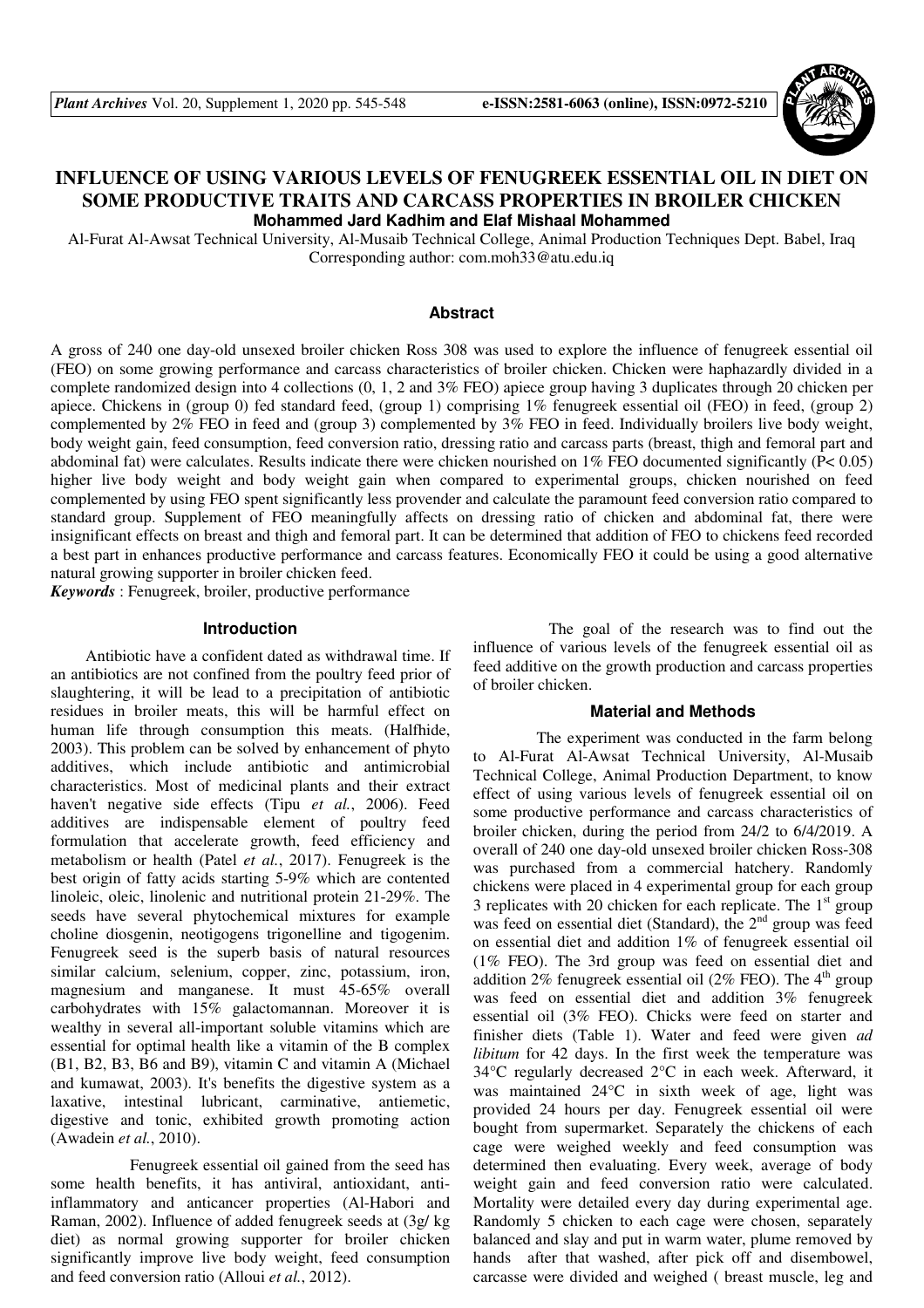femoral part, and intestinal fat) and their proportion were considered depend on body weight. Moreover, dressing ratio devoid of giblet was calculated.

 The results gathered were put in to examination of differences (one-way ANOVA), and anywhere significant variances were detected, average was undergo to Duncan's variety test (Duncan, 1955).

| Table 1 : The components of essential diets. |  |  |
|----------------------------------------------|--|--|
|----------------------------------------------|--|--|

| <b>Ingredients and composition</b> | <b>Starting diet 1-3 week</b> | <b>Ending diet 4-6 week</b> |
|------------------------------------|-------------------------------|-----------------------------|
| yellow maize $(\%)$                | 63.7                          | 71                          |
| soya (44% C.P.)                    | 27                            | 22                          |
| Fish meal $(72\%$ C.P.)            | 6                             | 3.5                         |
| Di calcium Phosphate $(\%)$        | 1.2                           | 1.4                         |
| Limestone $(\% )$                  | 1.5                           | 1.5                         |
| Methionine (%)                     | 0.2                           | 0.2                         |
| Vitamin and Minerals (%)           | 0.1                           | 0.1                         |
| Salt $(\%)$                        | 0.3                           | 0.3                         |
| Overall                            | 100                           | 100                         |
|                                    | Detail of synthesis           |                             |
| Metabolizing Energy (Kcal/kg)      | 2931                          | 3004                        |
| Crude Protein (%)                  | 21.6                          | 19.8                        |
| Calorie / protein ratio            | 128.69                        | 151.71                      |
| Calcium $(\%)$                     | 1.08                          | 1.07                        |
| Overall phosphate (%)              | 0.98                          | 0.68                        |
| Methionine $(\% )$                 | 0.57                          | 0.35                        |
| Lysine $(\%)$                      | 1.21                          | 0.95                        |
| Methionine and Cysteine (%)        | 0.90                          | 0.64                        |

# **Results and Discussion**

Results of influence of addition various levels of fenugreek essential oil on live body weight are presented in Table 2. Treatments have significant effects on body weight of broiler chicks at 3 week of age. Higher live body weight of chicken was in 1% FEO group comparted with all experimental groups and there were no significant difference between 2% FEO and 3% FEO groups, lower live body weight was in standard group compared with rest groups and there were no significant difference  $(P \tcdot 0.05)$  between 2% FEO and 3% FEO groups. At 6 week of broiler chicken age there were significant difference between groups, higher live body weight of broiler chicks was in 1% FEO group and there were no significant difference with 2% FEO group. Lower live body weight was in standard group and not significantly different with 3% FEO group. It was noticed that all treatment which contented fenugreek essential oil have positive effect on live body weight in this experiment. Therefore, 1% fenugreek essential oil it is hypothesized the optimum level of dietary that induces positive effects on live body weight. Comparable of chicks fed 2% or 3% fenugreek essential oil. The development in live body weight may be by reason of beneficial influence on digestion and ability to modify feed texture (Murlidar and Goswami, 2012), or attributable to existence of the fatty acids (Murray, *et al.*, 1991). The results were in contract with Nadir Alloui *et al.*, (2012) and Elkhider, (2013) whose found that adding of fenugreek seeds in poultry feed improved live body weight. The results were in line which that obtained by Guo *et al.*, (2004) and Abaza (2007) who found that fenugreek seed inclusion in poultry diets significantly improved the body weight.

Results in Table 2 refer to there were notable difference  $(P < 0.05)$  in body weight gain in the groups when supplement different levels of FEO in diet, higher weight gain at 3 weeks of broilers age was in 1% FEO group while

lower weight gain was in standard group and there were no significantly differences with 2% FEO and 3% FEO groups. Weight gain at six week of chicks age were show in Table 2. Significant difference noticed in groups, the highest weight gain of broiler chicks was in 1% FEO and there weren't significant difference with 2% FEO. Lower weight gain was in standard group and there were no significant difference with 3% FEO group. The improvement in weight gain may be due to the fenugreek substances of affect composites for example antifungal, anti- bacterial, anti-inflammatory and antioxidant actions. Result were agree with finding Hamden *et al.* (2010). Results are in agreement with that obtained by Guo *et al.* (2004) who found that fenugreek seeds inclusion in broiler chicken feed significantly improved body weight gain.

Using different levels of fenugreek essential oil in diet on feed consumption are shown in table 3. Broiler chicken fed on diets containing FEO at 3 week of age significantly (P< 0.05) appeared less feed consumption compared to standard group. Higher feed consumption was in standard group whilst less was in 1% FEO group. At 6 weeks of broiler age there were significant deference between groups, higher feed consumption was in 2% FEO group and there were no significant deference with standard group while lower was in 3% FEO group. significantly decreased feed consumption due to the existence of high quality proteins and essential fatty acids in the fenugreek which is adequate for growth additionally to feed elements. However, addition of fenugreek seeds to hen diet at equal of 0.05% shown haven't inconsequential effect on feed consumption compared to the standard group (Moustafa 2006). There were no effect of supplemented fenugreek seeds on feed consumption for laying hens and broilers chicken (El-Kaiaty *et al.* 2002 and Radwan 2003). Table 3. was shown there were noted differences in feed conversion ratio through groups, at 3 and 6 week of broiler chicken age higher value of feed

546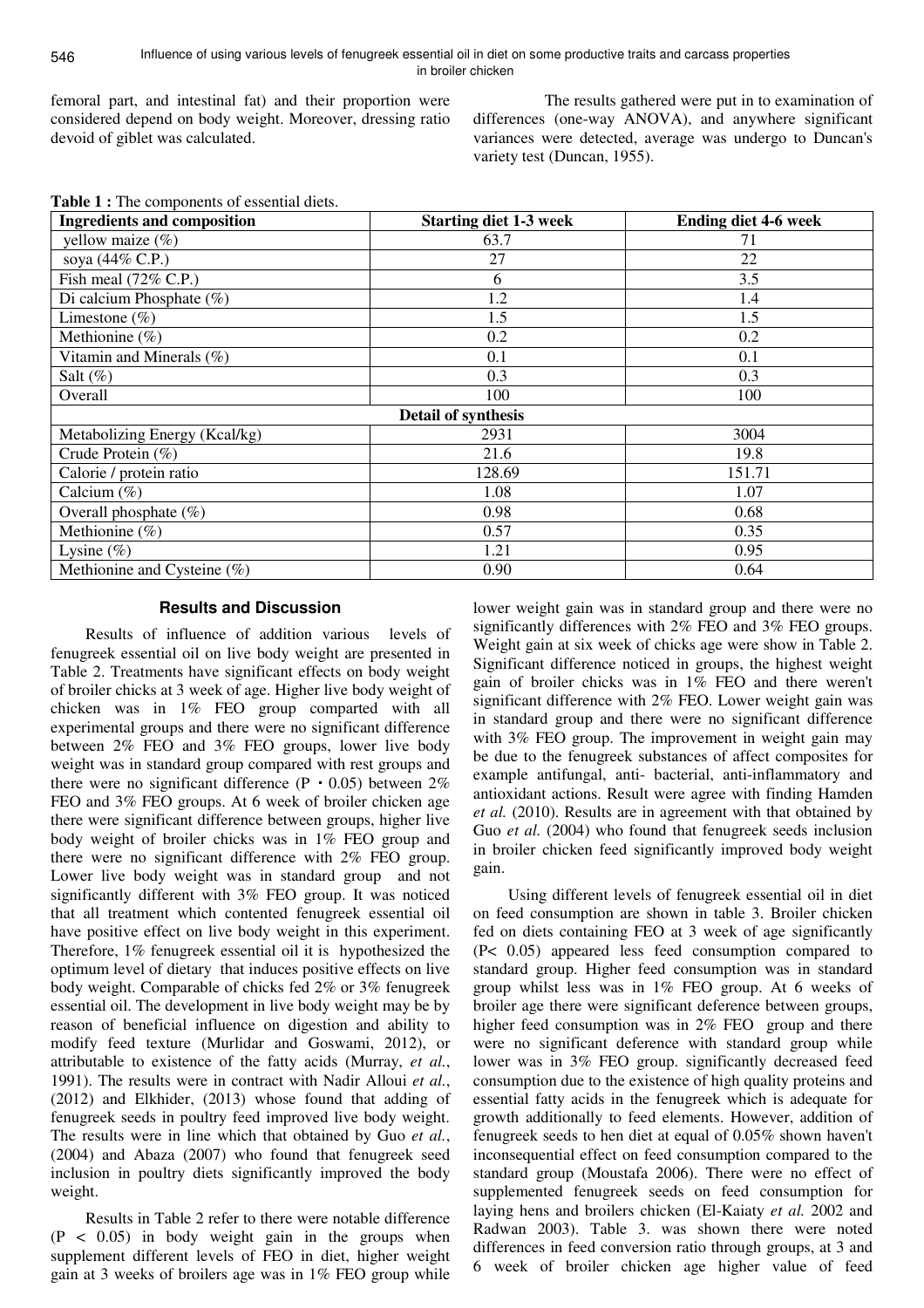conversion ratio was in standard group while lower value was in 1% FEO group, the improvement in feed conversion ratio in FEO groups may due to broiler chicks have feed consumption less than standard group additionally to the components of fenugreek essential oil which adding in diet. Results are in agree with the findings of Alloui *et al*. (2012) who informed that added fenugreek seeds in broiler feed significantly affected  $(p<0.05)$  on feed conversion ratio during the 42 days of age.

 Results of influence of adding numerous levels of fenugreek essential oil on dressing ratio of broiler chicks at 6 weeks are shown in table 4. The highest dressing ratio was in 1% FEO group however less was in 3% FEO group and there were no significant deference between standard and 2% FEO group. Table 4 shown that there were insignificant deference  $(P < 0.05)$  between groups in breast, thigh and femoral part weight at 6 weeks of age of broiler chicken. Results found refer that there were remarkable difference  $(P < 0.05)$  between groups in weight of intestinal fat of broiler chicken. The highest intestinal fat weight were in 2% FEO group whilst the lowest were in 1% FEO group and there were no significant deference between 2% FEO group and 3% FEO group. The improvement in carcass characteristics of broiler chicken in fenugreek essential oil groups may due to content of fenugreek which enhance growth of the chicks. Results are in agree with the finding (Weerasingha and Atapattu 2013) whose found the weight of empty carcass in broilers given 1% fenugreek seeds in feed was significantly higher than those fed on 3, 4 or 5%. Results are disagree with Awadein *et al*. (2010) who stated that no significant affect of fenugreek supplementation on dressing ratio in broilers, layers and Japanese quails respectively. Alloui *et al.* (2012) Mentioned that addition of 3g/kg of fenugreek seeds in broiler feed haven't significantly affected (P>0.05) on slaughtering traits, carcass length and dressing ratio.

**Table 2**: Effect of addition various levels of fenugreek essential oil on live body weight and weight gain of the chicken Rose 308 at 3 and 6 week of age (Average  $\pm$  standard error).

| <b>Treatments</b> | Live body weight, g / 3 weeks | Live body weight, g / 6 weeks |
|-------------------|-------------------------------|-------------------------------|
| Standard          | 767.08 ±37.50                 | 1964 $\pm 37.82$              |
|                   | h.                            |                               |
| 1% FEO            | 999.37 ±7.71                  | $2457 + 35.97$                |
|                   | a                             | a                             |
| <b>2% FEO</b>     | 841.62 $\pm 10.04$            | $2243 \pm 46.86$              |
|                   | ab                            | a                             |
| 3% FEO            | $869.16 \pm 51.66$            | 1930 ± 36.97                  |
|                   | ab                            |                               |
| <b>Treatments</b> | Weight gain, g / 3 weeks      | Weight gain, g / 6 weeks      |
| Standard          | 438.95 ±39.79                 | $1721 \pm 116.9$              |
|                   | h.                            |                               |
| 1% FEO            | $704.37 \pm 1.45$             | $2004 \pm 156.9$              |
|                   | a                             | a                             |
| <b>2% FEO</b>     | 538.5 $\pm 1.83$              | $1964 \pm 140.0$              |
|                   | ab                            | a                             |
| 3% FEO            | 540.62 ±32.29                 | $1857 \pm 126.8$              |
|                   | ab                            |                               |

Average with different superscripts in a column significantly difference at (P<0.05).

| Table 3 : Effect of addition various levels of fenugreek essential oil on feed consumption and feed conversion ratio of the |  |  |  |  |  |
|-----------------------------------------------------------------------------------------------------------------------------|--|--|--|--|--|
| broiler chicks Rose 308 at 3 and 6 weeks of age (Average $\pm$ standard error).                                             |  |  |  |  |  |

| <b>Treatments</b> | Feed consumption, g / 3 weeks        | Feed consumption, g / 6 weeks |
|-------------------|--------------------------------------|-------------------------------|
| Standard          | 779 $\pm 106.4$                      | 3540 ±123.87                  |
|                   | а                                    | a                             |
| 1% FEO            | 742.2 ±111.2                         | 3241 $\pm$ 176.96             |
|                   |                                      |                               |
| <b>2% FEO</b>     | $775.3 \pm 98.50$                    | 3656 ±193.97                  |
|                   | a                                    | a                             |
| 3% FEO            | $750 \pm 120.7$                      | 3228 ±186.97                  |
|                   |                                      |                               |
| <b>Treatments</b> | <b>Feed conversion ratio 3 weeks</b> | Feed conversion ratio 6 weeks |
| Standard          | $1.76 \pm 0.15$                      | $2.05 \pm 0.24$               |
|                   | a                                    | a                             |
| 1% FEO            | $1.09 \pm 0.10$                      | $1.61 \pm 0.21$               |
|                   |                                      |                               |
| <b>2% FEO</b>     | 1.44 $\pm 0.10$                      | 1.86 $\pm 0.33$               |
|                   |                                      | h.                            |
| 3% FEO            | $1.38 \pm 0.05$                      | $1.73 \pm 0.47$               |
|                   |                                      | n                             |

Average with different superscripts in a column significantly difference at (P<0.05).